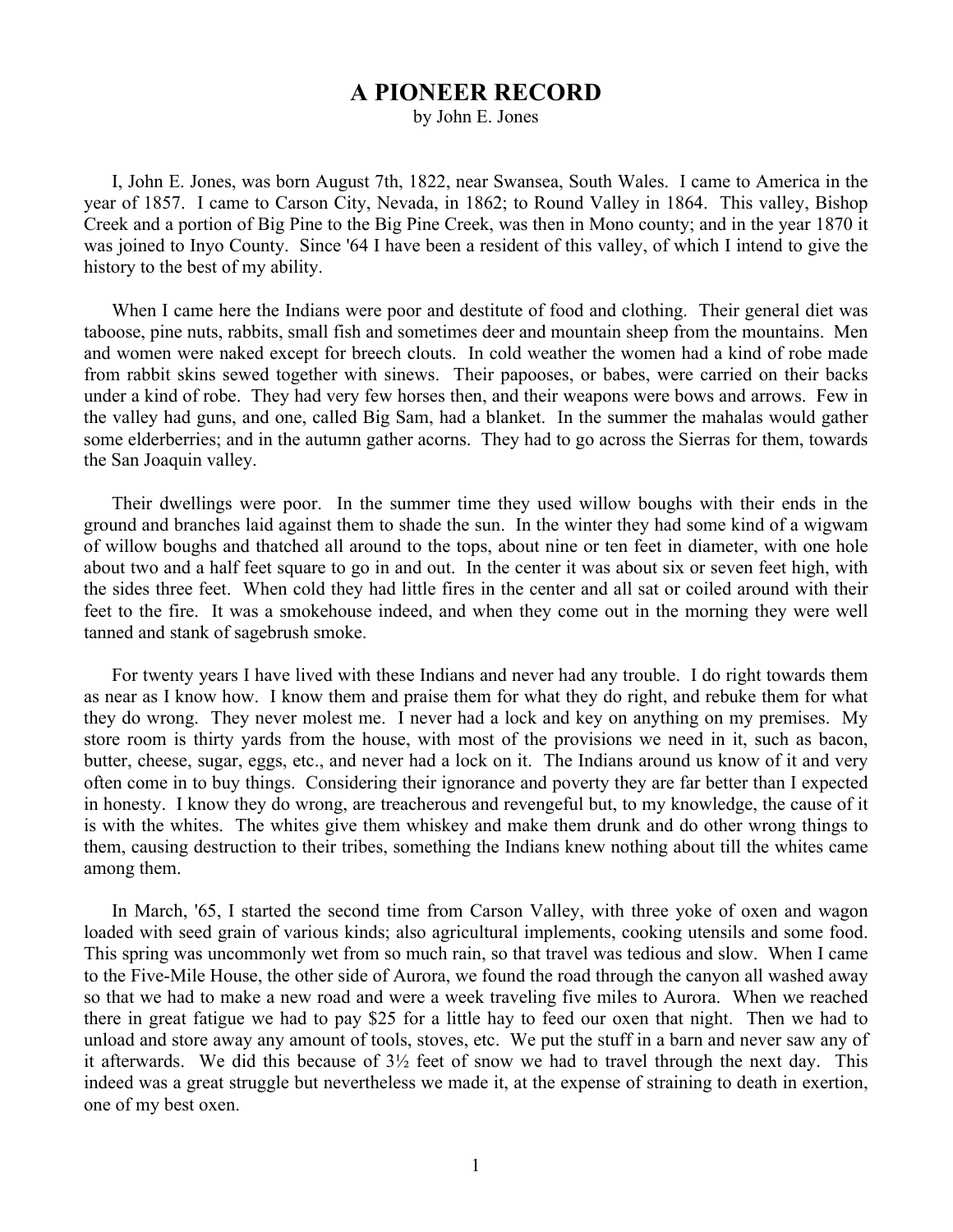When I came to this place I only had five oxen and no more than half the load I started with. After about six weeks on the road and traveling about 200 miles.

It was now time to plow, but grass was late this year and what cattle I had were not very strong, and not enough, because I had heavy sod to plow. Before commencing, the next best ox died, and in a few days after another one was stolen and left me with but three oxen. It looked rather dark to get the crop in but with firmness and perseverance we managed to borrow and beg a few yokes of cattle to plow about 4½ acres of land. Here I sowed my wheat, the first in the valley. At this time there were about 5000 head of cattle and horses here, and on the 16th of June the stock pawed, hooked and tramped the ground until there was not a spear of grain to be seen. Some of the men told me then it was no use for me to try to raise grain where there were so many cattle on their old range. I told them I would, or die on the spot. Then I fixed some willow boughs with their ends in the ground and an old wagon sheet over them for shelter, and there I watched with one eye open and the other shut night and day, driving and keeping the stock away till the crop ripened. At this time, remember, no flour in the country, and I was without bread for three months. All my food was taboose, pine nuts and occasionally some beef; but I felt well with great anticipation that it would all come out right. One day a man told me that I would starve without bread and I remember well I told him, "Never mind, the time would come when I have more bread than any one in the valley," and I have realized the fact.

Before cutting the grain I was called to go home to my family on business in Carson Valley and my brother, Thomas, who was then mining at Hot Springs, took charge of the crop and cut and stacked it. At this time I was preparing to sell out at Carson and move my family, wife and six children, to the new home. We arrived here in September, '65, and were comfortable in little stone cabin, 12 x 12 feet, eight in family.

I brought with me my corn-cracker for us to grind my wheat for bread. This little mill we turned by a crank, my wife and I. At this time I made a little water wheel, fixed a belt to my mill and, believe me, I felt big when I could grind 300 or 400 pounds of corn meal in a day. Necessity is the mother of invention. That winter I made shoes and clogs for my wife and children and self. Then I built a house. For this I hewed slabs at the sawmill and hauled them home and made a good house - kitchen, bedroom and granary. Then stable, corrals and fencing for a little pasture. Never tired from daylight till dark, with my brain quick and full of inventions, making plans, counting cost and going to work with energy and determination till I would accomplish what I intended. To this day I will venture to say that in twenty years I have never failed in one thing that I said I would do, although at the time when I started so-and-so I was poor and destitute and many laughed and scorned me when I mentioned my plans, especially when I said I would build a gristmill, etc. But I have finished all my plans and now realize a good competency at my age of 63 years. But remember that I have no "can't" in my book, and never give up till I reach the mark, building my own houses, painting and graining, etc. Common sense, good judgment and curtailing expenses have made me what I am financially.

I mention this of my experiences not to boast of myself, but for the benefit of beginners and pioneers of new countries. Just think of my wife making candles, sugar, molasses, starch, and even I and the children cutting and burning green cottonwood to have ashes for her to make soap, and I got deer skins to make coats and pants!

The valley is the northwest portion of Inyo county, worthy of the name, "Round Valley," and contains about 7000 acres of land, about half in cultivation. A great portion of the west side is a gravelly, elevated ridge to the Sierra Nevada mountains which are 13,337 feet above the level of the sea. The valley is about 5000 feet higher than the sea. The soil is productive for wheat, oats, barley and corn and vegetables in general. We raise good fruit, apples, peaches, plums, apricots, etc., but not very